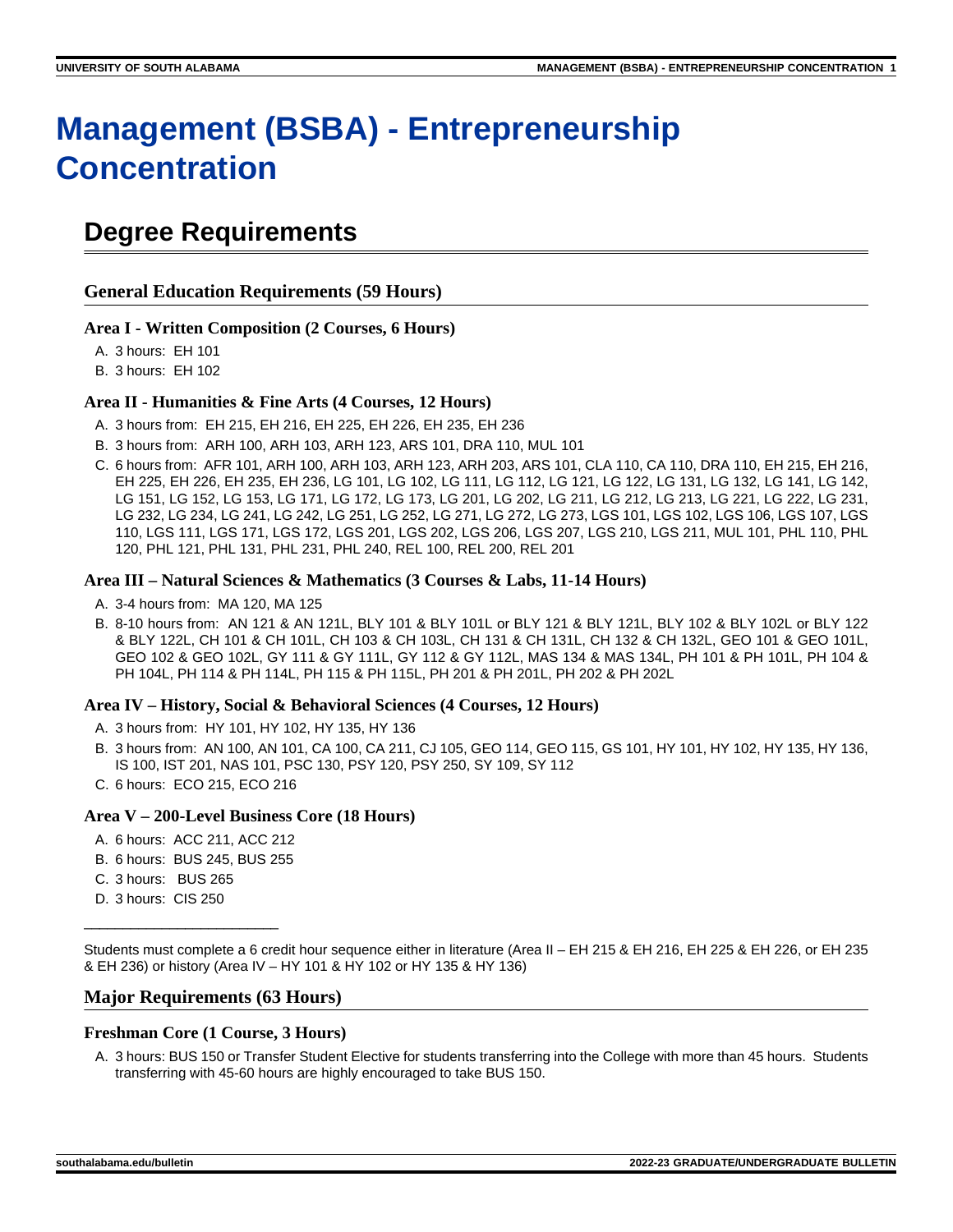### **Upper Division Business Core (6 Courses, 18 Hours)**

- A. 3 hours from: BUS 305, ECO 453
- B. 15 hours: FIN 315, MGT 300, MGT 305 (W), MGT 325, MKT 320

### **Experiential Learning\*\* (2-4 Courses, 6 Hours)**

- A. 3 hours from: BUS 101, BUS 201, BUS 301, BUS 302
- B. 3 hours from: ACC496, ECO 496, FIN 496, MGT 496, MKT 496

### **Management Core\* (4 Courses, 12 Hours)**

A. 12 hours: MGT 334, MGT 351, MGT 340 (W), MGT 492

### **Entrepreneurship Concentration\* (6 Courses, 18 Hours)**

- A. 12 hours from: MGT 345, MGT 355, MGT 465, MGT 483
- B. 6 hours from: MGT 347, MGT 356, MGT 462, MKT 350, MKT 381, MKT 384, FIN 370

### **Business Electives (2 Courses, 6 Hours)**

A. 6 hours from: 300-494 Electives from ACC, ECO, FIN, MGT, MKT

### **Business Policy Capstone (1 Course, 3 Hours)**

A. 3 hours: MGT 485 (W), MGT 486

### **Minor Requirements (0 Or 18-24 Hours)**

A minor is not required for this degree program

### **Notes:**

\*Transfer credits for the Management Core and Entrepreneurship Concentration courses will only be accepted from AACSBaccredited institutions.

\*\*Only 1 internship may be counted toward a business degree. Internship courses may only be used to fulfill the Experiential Learning requirement and may not be used as business electives or to fulfill any other degree requirements.

### **Additional Information**

# **Graduation Plan**

# **Management (BSBA): Entrepreneurship Concentration (122 Total Hours)**

### **First Year - Fall Semester**

| <b>Course ID</b> | <b>Course Description</b> | <b>Hours</b> |
|------------------|---------------------------|--------------|
| EH 101           | English Composition I     | З            |
| <b>BUS 150</b>   | Introduction to Business  | 3            |
| MA 120 or MA 125 | Calculus                  | 3 or 4       |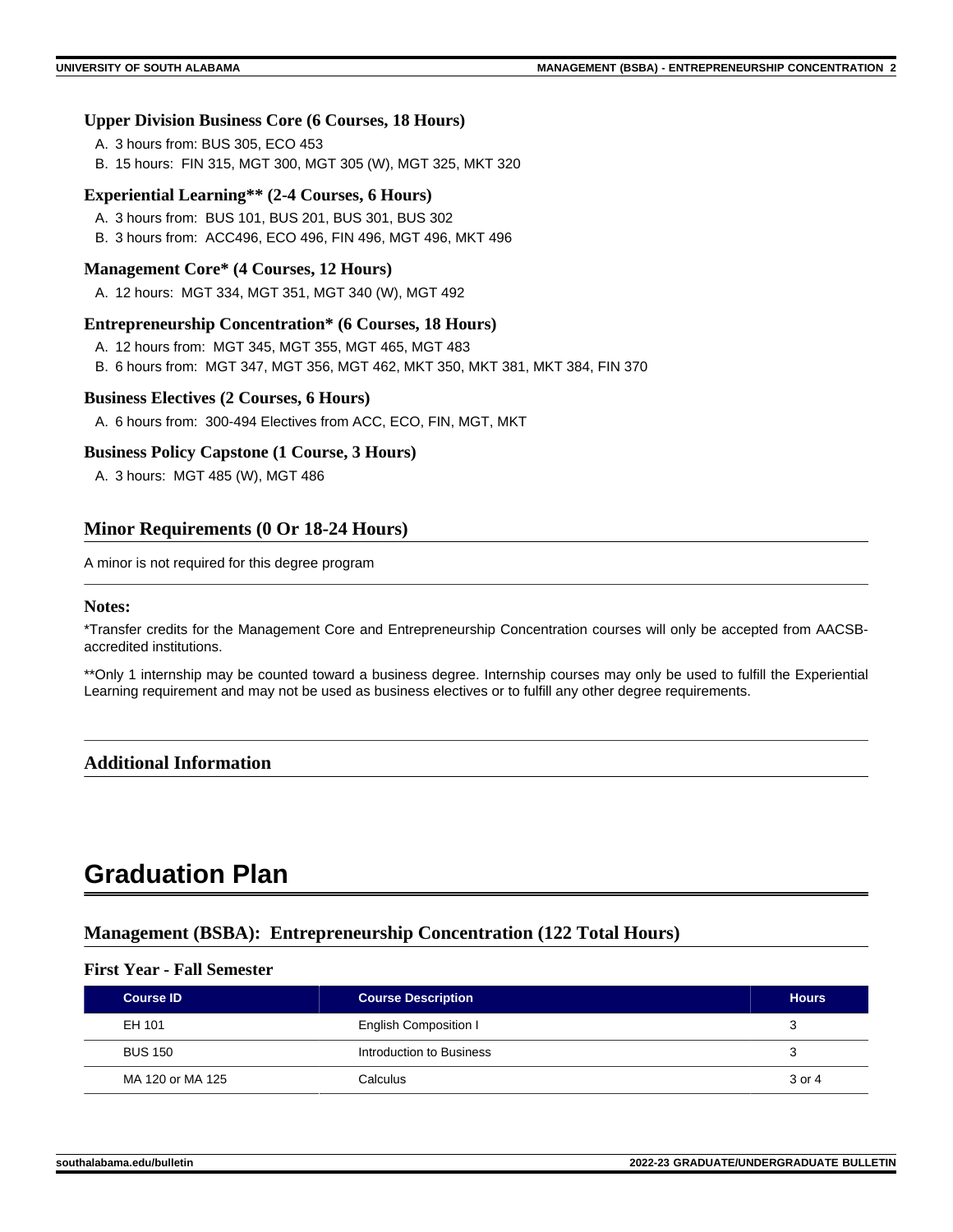| Fine Art       | **Area II               | 3             |
|----------------|-------------------------|---------------|
| History        | **Area IV               | 3             |
| <b>BUS 101</b> | Professional Experience |               |
|                |                         |               |
|                | <b>Total Hours</b>      | $16$ or<br>17 |

# **First Year - Spring Semester**

| <b>Course ID</b>       | <b>Course Description</b>             | <b>Hours</b> |
|------------------------|---------------------------------------|--------------|
| EH 102                 | <b>English Composition II</b>         | 3            |
| ECO 215                | Principles of Microeconomics          | 3            |
| <b>CIS 250</b>         | <b>Advanced Computer Applications</b> | 3            |
| Humanities or Fine Art | **Area II                             | 3            |
| Natural Science + Lab  | **Area III                            | 4            |
|                        |                                       |              |

| $T$ otal r<br>HOUL. | . |
|---------------------|---|
|                     |   |

# **Second Year - Fall Semester**

| <b>Course ID</b>      | <b>Course Description</b>                       | <b>Hours</b> |
|-----------------------|-------------------------------------------------|--------------|
| ACC 211               | Principles of Accounting I/Financial Accounting | 3            |
| <b>BUS 245</b>        | Data Analytics I                                | 3            |
| ECO 216               | Principles of Macroeconomics                    | 3            |
| Literature            | **Area II                                       | 3            |
| Natural Science + Lab | **Area III                                      | 4            |
|                       |                                                 |              |

| .<br>--<br>. |  |
|--------------|--|

# **Second Year - Spring Semester**

| <b>Course ID</b>                 | <b>Course Description</b>                         | <b>Hours</b> |
|----------------------------------|---------------------------------------------------|--------------|
| ACC 212                          | Principles of Accounting II/Managerial Accounting | 3            |
| <b>BUS 255</b>                   | Data Analytics II                                 | 3            |
| <b>BUS 265</b>                   | Legal Environment of Business I                   | 3            |
| <b>BUS 201</b>                   | Professional Experience II                        |              |
| 2nd Literature or 2nd<br>History | ***Area II or IV                                  | 3            |
| Gen Ed                           | ****Area II or IV                                 | 3            |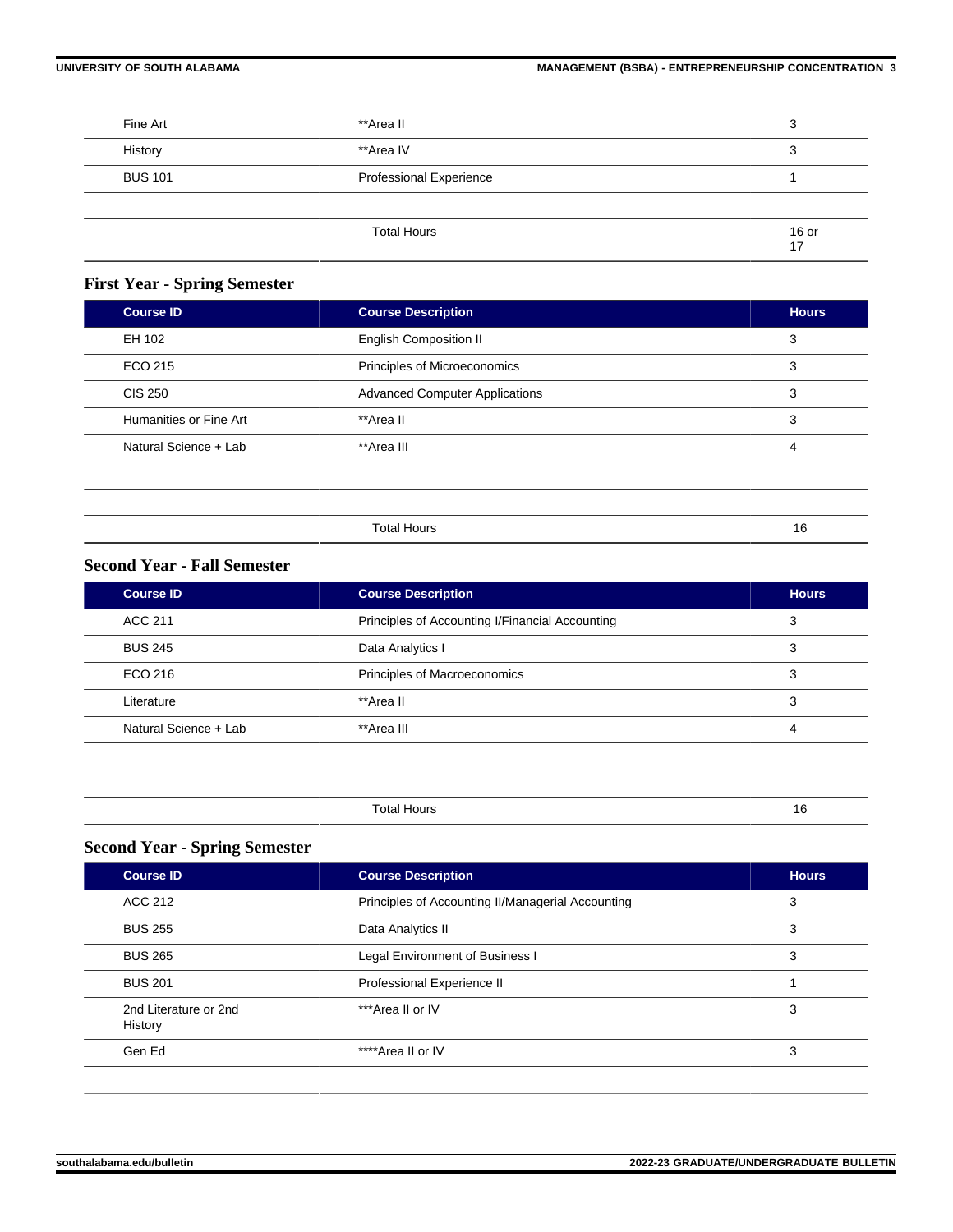Total Hours 16

### **Third Year - Fall Semester**

| <b>Course ID</b> | <b>Course Description</b>      | <b>Hours</b> |
|------------------|--------------------------------|--------------|
| <b>MGT 300</b>   | Principles of Management       | 3            |
| <b>MGT 305</b>   | Organizational Communication   | 3            |
| <b>BUS 301</b>   | Professional Experience III    |              |
| <b>MKT 320</b>   | <b>Principles of Marketing</b> | 3            |
| <b>FIN 315</b>   | Principles of Finance          | 3            |
| <b>MGT 345</b>   | Creativity and Innovation      | 3            |
|                  |                                |              |
|                  | <b>Total Hours</b>             | 16           |

# **Third Year - Spring Semester**

| <b>Course ID</b>   | <b>Course Description</b>                     | <b>Hours</b> |
|--------------------|-----------------------------------------------|--------------|
| <b>MGT 351</b>     | Human Resources Management                    | 3            |
| <b>MGT 340</b>     | Organizational Communication                  | 3            |
| BUS 305 or ECO 453 | Data Analytics III or Econometrics            | 3            |
| <b>MGT 325</b>     | <b>Operations Management</b>                  | 3            |
| <b>MGT 355</b>     | Legal & Financial Aspects of Entrepreneurship | 3            |
|                    |                                               |              |
|                    | <b>Total Hours</b>                            | 15           |

# **Fourth Year - Fall Semester**

| <b>Course ID</b>                       | <b>Course Description</b>                                                                                     | <b>Hours</b> |
|----------------------------------------|---------------------------------------------------------------------------------------------------------------|--------------|
| <b>MGT 483</b>                         | Social Entrepreneurship                                                                                       | 3            |
| <b>Entrepreneurship Elective</b><br>#1 | Choose from MGT 347, MGT 356, MKT 384, MKT 350, MKT<br>381, MGT 462, FIN 370                                  | 3            |
| <b>MGT 334</b>                         | International Management                                                                                      | 3            |
| <b>Business Elective #1</b>            | Anything in MCOB at the 300 or 400 level not used to fulfill<br>another requirement except internship courses | 3            |
| <b>MGT 496</b>                         | Internship                                                                                                    | 3            |
|                                        | <b>Total Hours</b>                                                                                            | 15           |

# **Fourth Year - Spring Semester**

| <b>Course ID</b>                       | <b>Course Description</b>                                                     | <b>Hours</b> |
|----------------------------------------|-------------------------------------------------------------------------------|--------------|
| MGT 465                                | New Venture Creation                                                          |              |
| <b>Entrepreneurship Elective</b><br>#2 | Choose from MGT 347, MGT 356, MKT 384, MKT 350, MKT<br>381, MGT 462, FIN 3770 |              |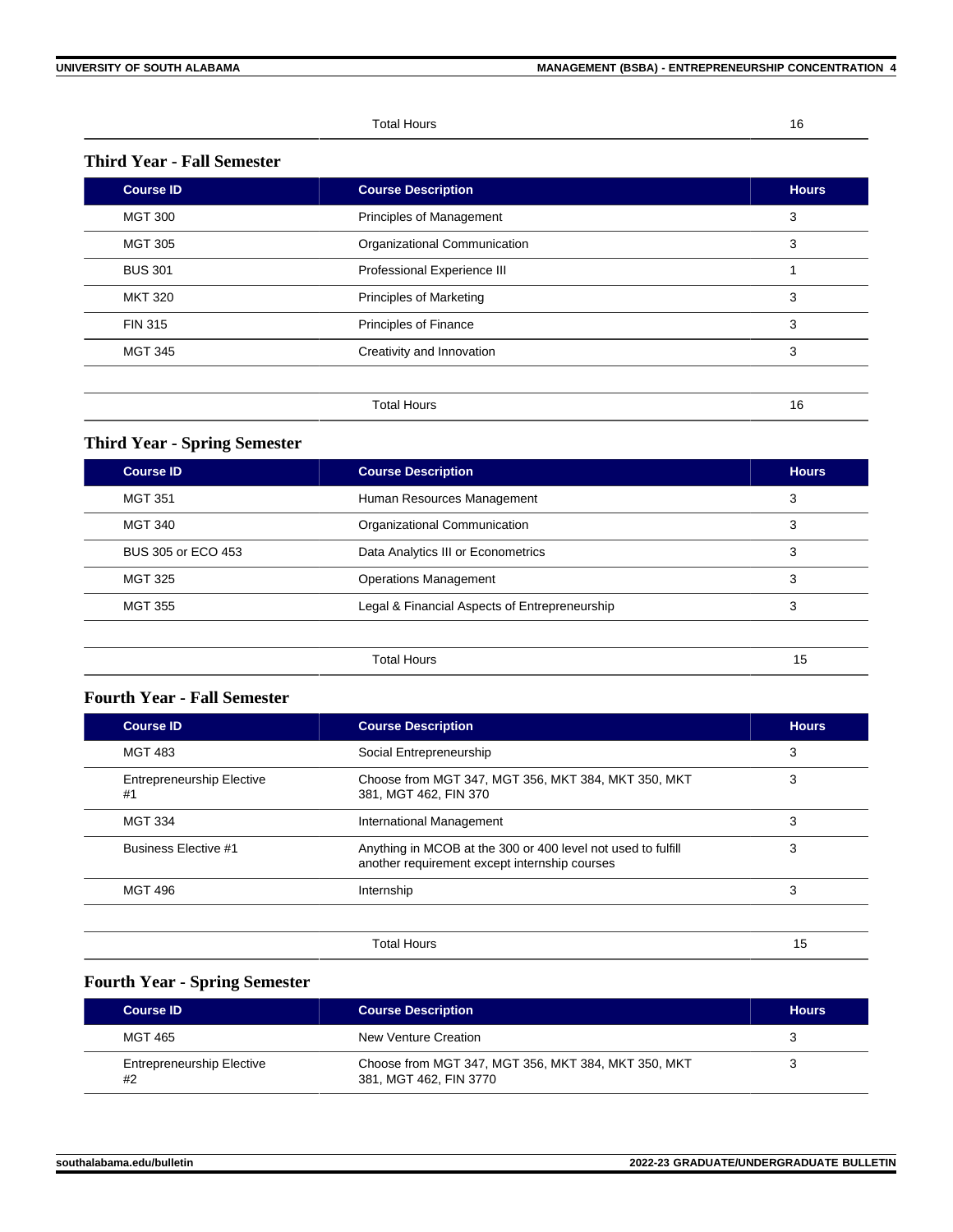| Business Elective #2                  | Anything in MCOB at the 300 or 400 level not used to fulfill<br>another requirement except internship courses | 3  |
|---------------------------------------|---------------------------------------------------------------------------------------------------------------|----|
| <b>MGT 485</b>                        | <b>Business Policy in Global Environment</b>                                                                  | 3  |
| <b>MGT 486</b>                        | Undergraduate Comp Exam                                                                                       | 0  |
|                                       |                                                                                                               |    |
|                                       | <b>Total Hours</b>                                                                                            | 12 |
|                                       |                                                                                                               |    |
| <b>Notes</b>                          |                                                                                                               |    |
| *Recommended Course                   |                                                                                                               |    |
| **See Degree Requirements for options |                                                                                                               |    |
|                                       | *** All students must complete either literature or a history sequence                                        |    |

\*\*\*\*If opted for Literature sequence, need Area IV; if opted for History sequence, need Area II

# **Department Information**

| <b>Department of Management</b> | (251) 460-6411                                                                                          |
|---------------------------------|---------------------------------------------------------------------------------------------------------|
| Chair                           | <b>William Gillis</b>                                                                                   |
| <b>Professor Emeritus</b>       | Paul Pietri, Carl Moore, Robert Shearer, Donna Retzlaff-<br>Roberts,<br>Marjorie Icenogle, Ron Eastburn |
| Professors                      | Finney, Gillis, Maes, Mosley, Stefanone, Turnipseed,<br><b>Woodford</b>                                 |
| Associate Professor             | Weldy                                                                                                   |
| <b>Assistant Professors</b>     | Cole, Nelson, Smith, Wassenaar, Wu                                                                      |
| Instructor                      | Hunt, Smith D.                                                                                          |

[Department of Management website](https://www.southalabama.edu/colleges/mcob/management/index.html) <https://www.southalabama.edu/colleges/mcob/management/index.html>

"Management is doing things right; leadership is doing the right things." - Peter Drucker

### **Discover Management**

A majority of our faculty has extensive practical experience in their fields. They've dealt first hand with the challenges businesses and corporations face, and have a passion for sharing their knowledge. They're committed to nurturing the professional development of students so they graduate with the skills, initiative, integrity and sense of teamwork required in the workplace.

The Department of Management has the following degree options: Entrepreneurship, General Management, and Human Resource Management. The department also manages the On-line General Business Major. Transfer credits for upper division major courses will only be accepted from AACSB accredited institutions.

# **Entrepreneurship Concentration**

Entrepreneurship is the key to economic growth for the United States and the Central Gulf Coast region. The Entrepreneurship concentration is designed to create an "innovation" focused mindset that produces entrepreneurs and entrepreneurial leaders in ALL sectors of the society including: starting businesses, working in financing careers, innovative educators, franchise owners, corporate entrepreneurs, economic development officials and social entrepreneurs. The concentration allows students to choose a combination of courses that best match their interests and entrepreneurial opportunities.